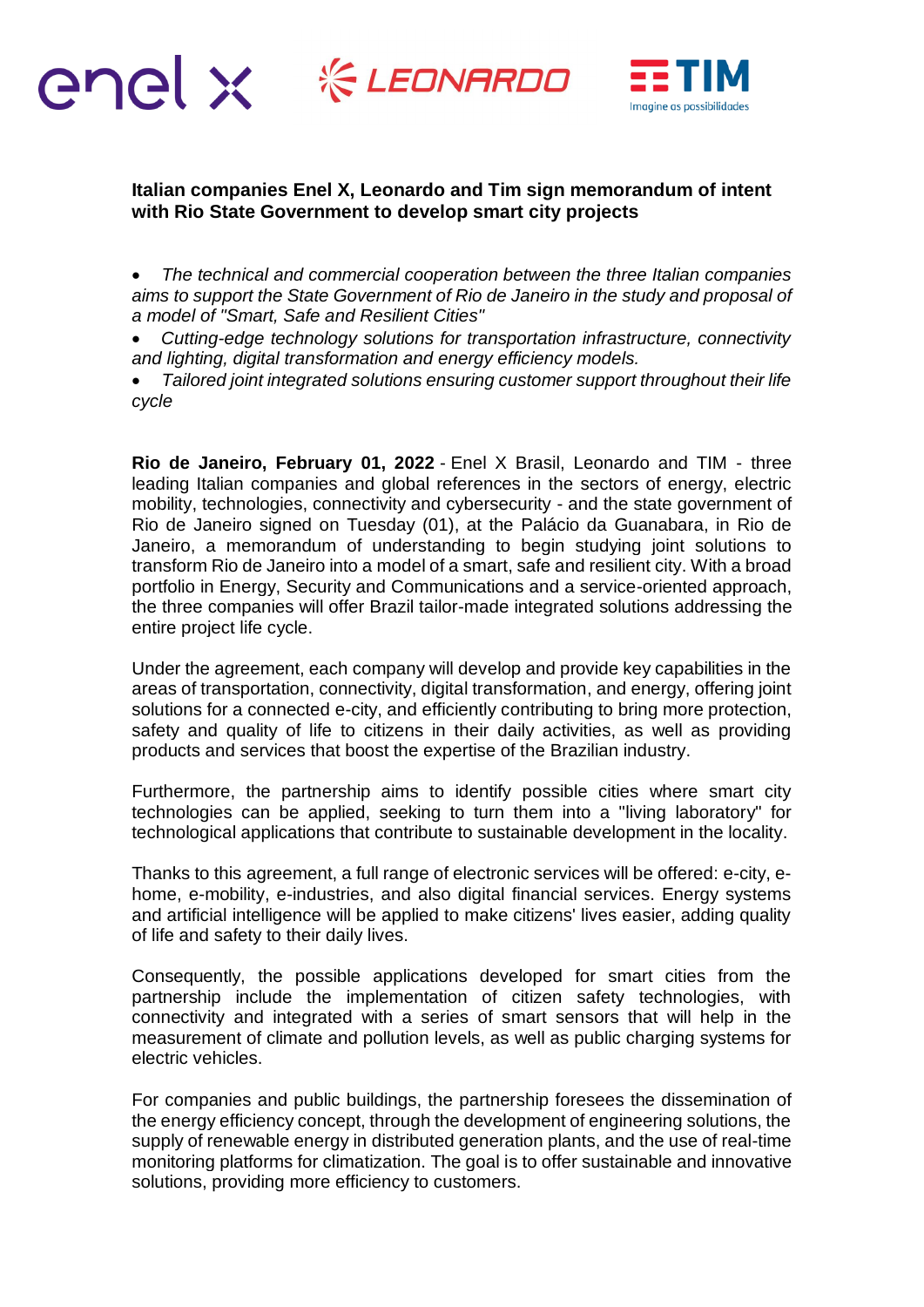*"We are working hard to advance the electrification of consumption and offer sustainable solutions that contribute to reducing carbon emissions in all countries where we operate. In urban centers, we offer innovative services and products to make cities less polluting, more digital and circular, with benefits for the whole society. The partnership with the government of Rio de Janeiro, Tim and Leonardo strengthens Enel X's strategy in Brazil, expanding the company's capacity to act, mainly, in the electric mobility and energy efficiency market in the state,"* **said Enel Brasil's Country Manager, Nicola Cotugno.**

"*The execution of safe Smart Cities, from an integrated vision of the urban context, is one of the areas in which Leonardo wants to make a decisive contribution, for the*  benefit of the citizens of Brazil and the world. For a sustainable and digital *development of the urban environment it is essential that cities are managed by new models and advanced technological solutions such as Leonardo's X-2030 platform, which integrates data from heterogeneous sources and sensors to ensure safety, environmental protection, flexible mobility and energy management efficiency*," **added Francesco Moliterni, International Marketing & Strategic Campaigns Director and Vice President of Leonardo in Latin America.**

**Mario Girasole, Vice President of Regulatory and Institutional Affairs at TIM Brasil**, reinforces the importance of partnerships for the development of digital transformation projects throughout the country: *"We are leaders in 4G coverage in Brazil and pioneers in 5G pilots already in Rio de Janeiro. By combining connectivity with the opportunity to offer integrated services, which contribute to the development of cities and the national industry, we are taking another step towards the digital transformation we need and mainly benefiting the population. Our expectation is that the partnership we agreed today with the Government of Rio de Janeiro to enable new IoT solutions is a great example of what we can offer to provide to other cities and states.*"

For the governor of Rio de Janeiro, Cláudio Castro, the partnership with these three Italian companies puts Rio de Janeiro back in the digital transformation and sustainable development scenario.

*"The technical cooperation will support the State Government with study and proposals for a model of smart, safe and resilient cities. This project will be extremely beneficial to our state as it will provide more protection, safety, and quality of life for Rio's citizens and industries. The movement to attract new investments to Rio de Janeiro has already begun," says the governor.*

## **About Enel X**

**Enel X** is Enel's global line of business dedicated to the design and development of products and services with a focus on the principles of sustainability and circular economy to provide people, communities, institutions and companies with solutions that respect the environment and incorporate technological innovation into everyday life. The company is a global leader in advanced power solutions, managing services such as 6 GW of global demand response capacity and 116 MW of power storage capacity worldwide, as well as a leading player in the electric mobility industry, with around 170,000 public and private electric vehicle charging points worldwide, and is a leader in the market with more than 2.8m Public Lighting locations under its management.